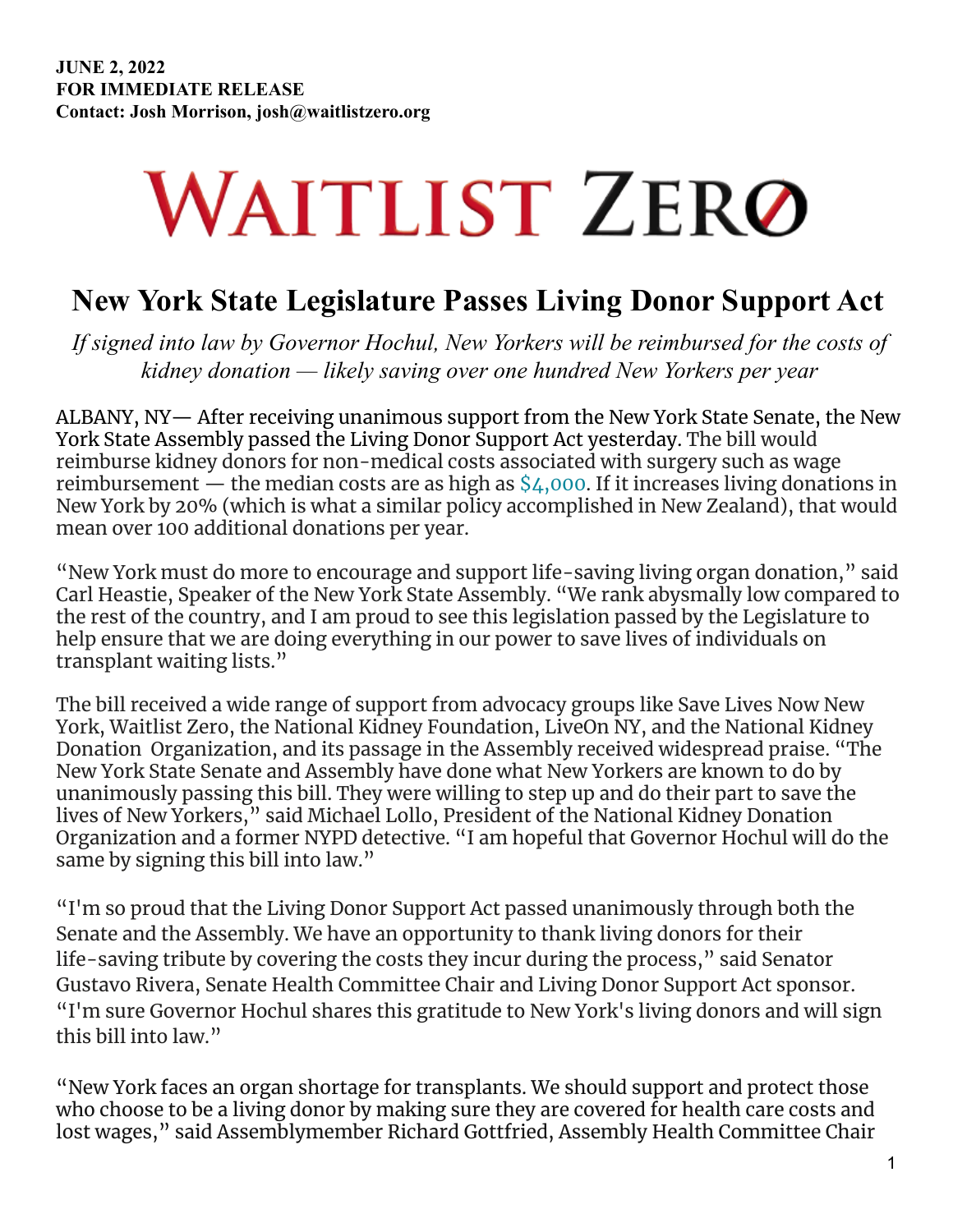and Living Donor Support Act sponsor. "I'm delighted this life saving bill has passed both houses. I thank the organ donation advocates, Speaker Heastie, and Senate sponsor Gustavo Rivera for their efforts moving this forward, and urge Governor Hochul to sign the bill into law."

"This moment has been five years in the making. I commend the New York legislature for taking a major step toward making New York the first state in the country to properly support living organ donors," said Josh Morrison, kidney donor and founder of Waitlist Zero.

*###*

*As a co-sponsor of the NYS Living Donor Support Act and a longtime champion for improving rates of organ donation, this week's passage in both houses is worthy of celebration. By incentivizing prospective donors with the commitment of financial support during/after their procedures, we'll be saving countless lives currently stuck in limbo on the donor waitlist. I applaud my legislative colleagues for advancing this important and literally life-saving measure.* Senator James Skoufis, Living Donor Support Act co-sponsor

*LiveOnNY commends the New York State Senate and Assembly for passing the Living Donor Support Act. Selfless New Yorkers who are willing to donate one of their healthy kidneys to save a life are organ donor heroes who deserve our respect and support. I know this important legislation will go a long way toward saving the lives of the nearly 9,000 New Yorkers currently on the waiting list for a life-saving organ.*

Leonard Achan RN, MA, ANP President and CEO of LiveOnNY.

*On behalf of the National Kidney Foundation serving Greater New York and the patients we support, I want to thank our representatives in Albany for unanimously passing the Living Donor Support Act, which removes a significant barrier to giving the gift of life through organ donation.* Saskia Thomson, Executive Director, Greater New York & Connecticut, National Kidney Foundation

*This important legislation will encourage and support those who come forward selflessly as live donors for patients in need of a life saving transplant. I am ecstatic that the NYS legislature recognized the importance of living donation by providing concrete economic support for these heroes.*

Dr. Milan Kinkhabwala, chief of the division of transplantation at **Montefiore** Medical Center

*I'm incredibly proud of this community in New York State. Everyone — from the National Kidney Foundation, to Waitlist Zero, to Elaine herself, and beyond — has made life better for New* Yorkers, one step at a time. This is one of the first major bills in the United States supporting *living donors to this extent, and The Youth Coalition for Organ Donation is proud to support this bipartisan effort.*